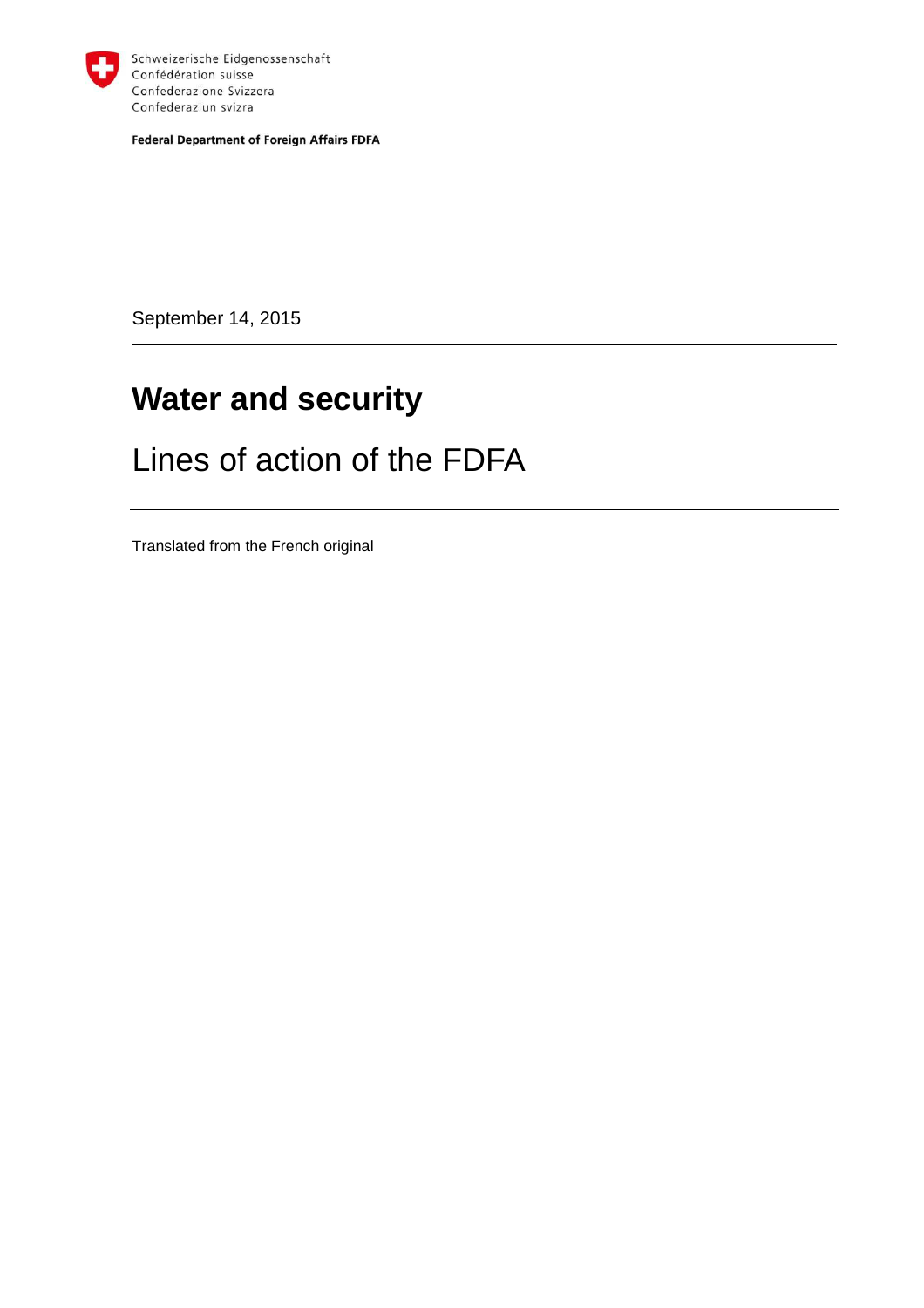### **1. INTRODUCTION**

Water is a vital resource for the sustainable development of human kind. There is a real risk of water scarcity on a global scale: demand – for basic needs, agriculture and industry – continues to grow and is expected to increase by 30% worldwide by 2030. Furthermore, by 2025 half of the world's population will inhabit water stressed regions, which is to say that the demand for water will exceed available resources. This will have negative consequences for local economies and social cohesion and will also be a factor leading to forced migration on a massive scale. The less water available the greater domestic and international conflict over access and use will become.

Water is of crucial importance in the present security environment. This resource has become a key element, not only for development and to combat poverty, but also for peace and political stability. Water is a renewable but limited resource. It can be recycled but not replaced. Due to demographic growth, economic development and urbanisation, pollution and climate change, this resource, which is limited and very unevenly distributed across the globe, is under ever greater pressure.

Some of the world's population still lives without access to a minimum of water of acceptable quality or basic sanitation, due to underinvestment. According to World Bank estimates more than a billion people do not have access to clean water, 40% of the world's population lack sufficient water and three billion people are without sanitary installations. Moreover, some 80% of infectious diseases are transmitted by water, causing millions of deaths each year among children.

To date, water management efforts have above all focused on increasing the supply. But waste also needs to be reduced. According to the United Nations half of the world's treated drinking water is lost due to supply system leakage. And irrigation systems on average waste 40% of the water processed. When not wasted, water is polluted. A major increase is needed in the efficiency of water use to reduce the risk of major crises.

Today issues relating to water access are causing or contributing to heightened tensions and even conflicts in several regions. Access to water even serves as a weapon of war: control of water resources is of strategic importance in certain regions of the world, and in some cases is even a military objective. Destruction of the relevant infrastructure (dams, pumping stations, sewage plants, etc.) is not uncommon in the context of armed conflict. In certain regions affected by armed conflict, such as the Middle East, water is becoming more scarce as a consequence, difficult to access and costly, increasing the suffering and vulnerability of the populations concerned, as a report by the  $ICRC<sup>1</sup>$  has pointed out.

Water is bound to become a more important geopolitical resource in the world than oil. Without major changes in how we deal with this, water issues will undermine economies, leading to increased domestic and international instability, further aggravating tensions with regard to the interests of countries upstream as well as downstream, notably in transboundary catchments.

However, for all the challenges that water governance represents in terms of both security policy and development, it must be stressed that water is above all a major opportunity for

 $\overline{a}$ 

<sup>&</sup>lt;sup>1</sup> International Committee of the Red Cross, "How war in the Middle East is bringing the region to the brink of a water catastrophe », March 2015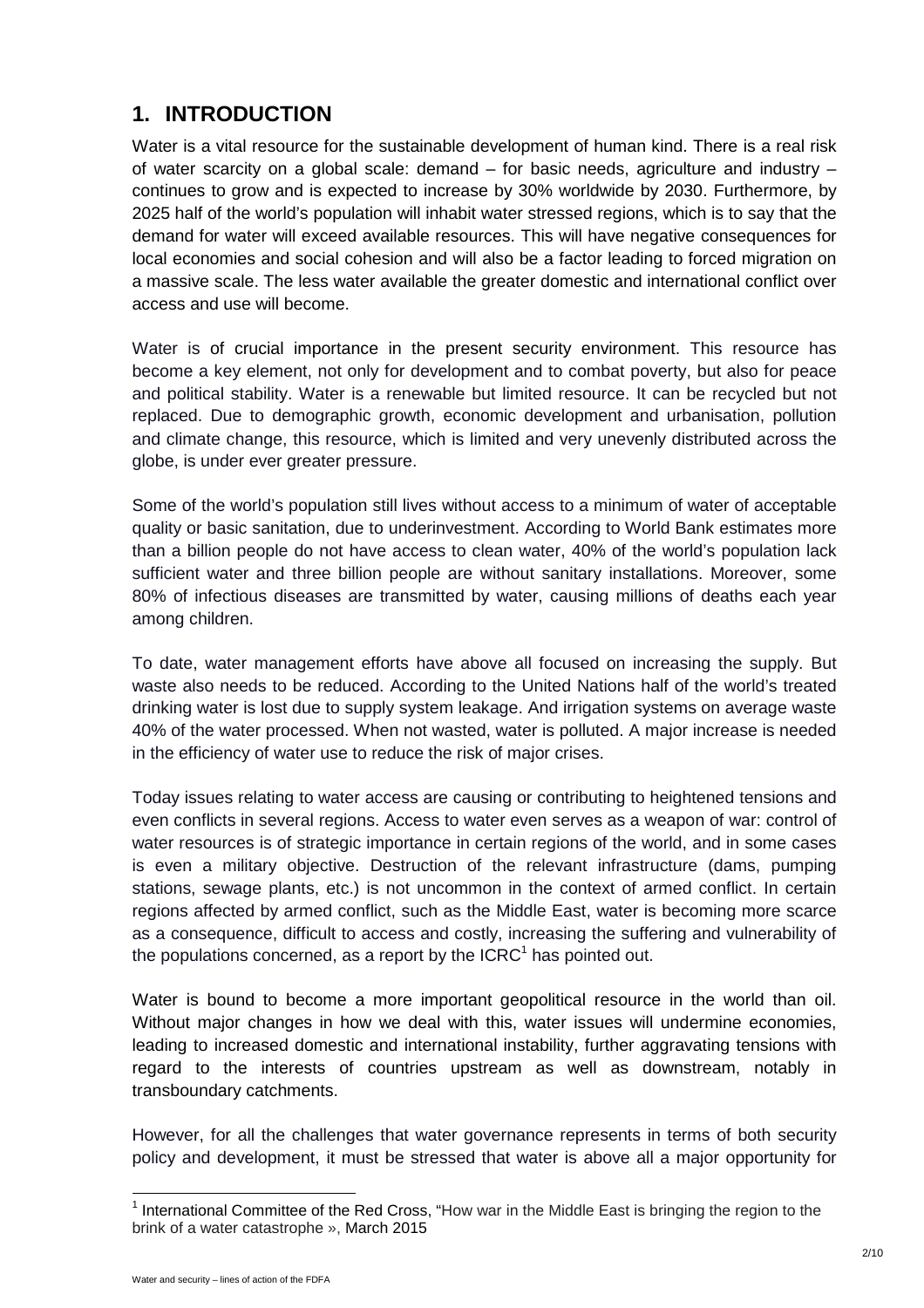promoting cooperation and building confidence. Sustainable water management agreements can contribute to defusing potential conflicts.

It is with this positive vision in mind that Switzerland has long been committed to the cause of water. On the basis of these lines of action, focusing in particular on the interface between water and security, Switzerland wants to help meet the above-mentioned challenges, using the positive potential of water as a source of peace and stability.

## **2. POLICY BASIS**

The most commonly accepted definition of the concept of water security today is that proposed by UN-Water, 2013: Water security is defined as "The capacity of a population to safeguard sustainable access to adequate quantities of and acceptable quality water for sustaining livelihoods, human well-being, and socio-economic development, for ensuring protection against water-borne pollution and water-related disasters, and for preserving ecosystems in a climate of peace and political stability."

Water is one aspect of a concept of human security broadly defined to include the areas of politics, health, the economy, food, the environment, human rights and energy.

Today, countries need to position themselves with regard to the risks that poor water management can have for their development strategies. If their response is to be effective they need to adapt their approach, instruments and working methods. Switzerland offers its support to enable these countries to improve their management and utilisation of water resources and defuse the tensions and conflicts that result from the need to share, whether in a national context between different users or in a regional context.

In places where resources are already limited, drought, floods or lack of access linked to armed conflict can lead to severe tensions. The building of dams and large-scale pollution can also lead to poverty, depriving inhabitants of their principal source of revenue and causing movements of social unrest. This potential for conflict is greater still when it comes to managing transboundary water resources that must be shared by several countries or regions.

Water access is a global challenge that affects all societies, North and South: in its Global Risks Report 2015, the World Economic Forum (WEF) ranks water-related crises as the leading global risk in terms of impact, ahead of the spread of infectious diseases and weapons of mass destruction<sup>2</sup>. Water is thus a factor of prime importance for international security.

Switzerland can make a real contribution to minimising water-related security challenges, making water an instrument of cooperation rather than a source of friction. It has expertise in the promotion of dialogue and solutions based on compromise. Switzerland is involved in peacebuilding initiatives around the world. Peace and security are at the heart of Switzerland's foreign policy and essential for sustainable development.

 2 World Economic Forum, Global Risks, 10ème édition, 2015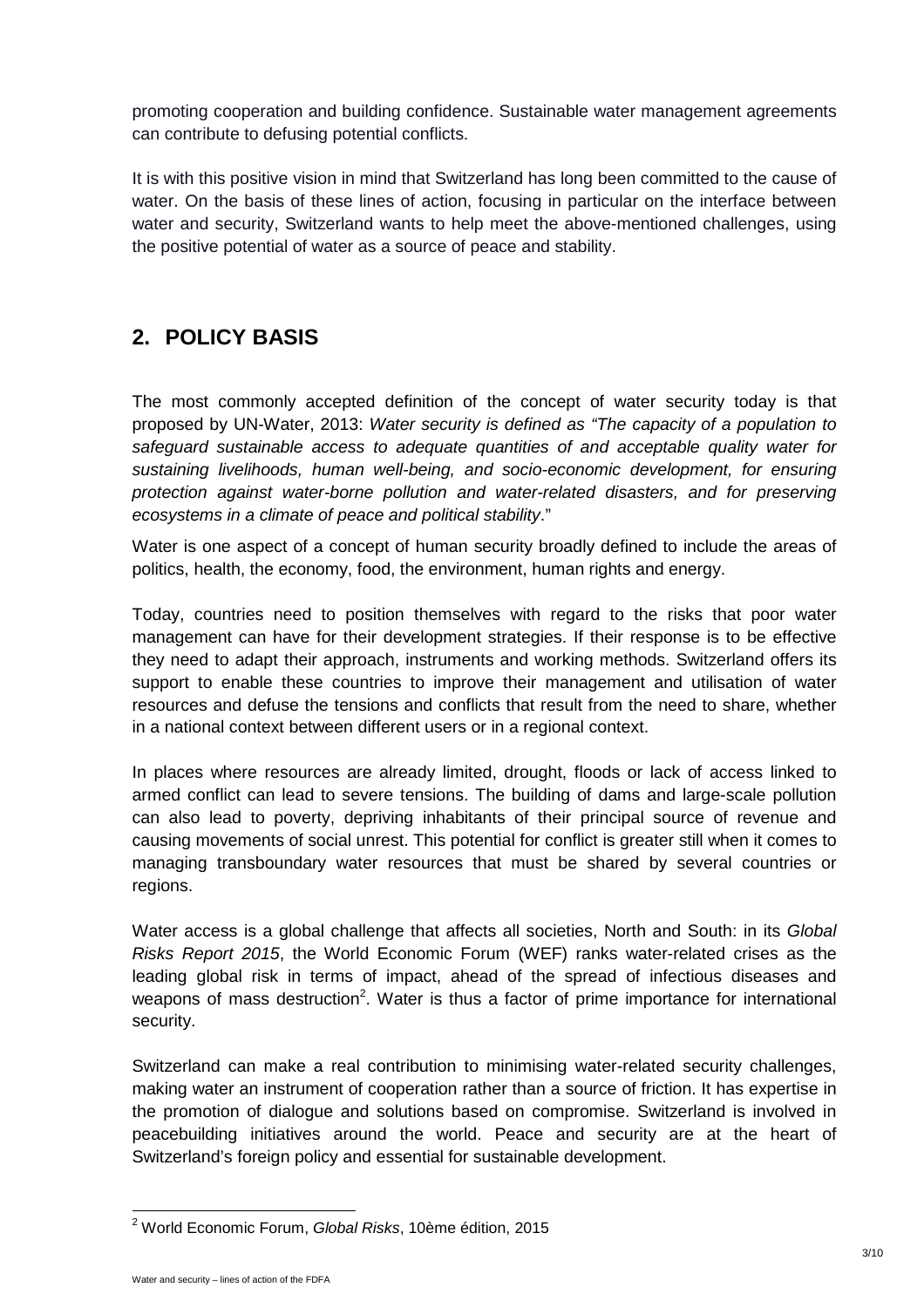Switzerland can also count on recognised expertise in relation to water, at the political and academic levels as well as in the private sector and civil society. The Swiss actors include the federal interdepartmental coordination group "IDANE Water", the Aguasan "community of practice" and Swiss Water Partnership, an independent platform that brings together a great many NGOs, companies, universities as well as federal departments. These have all been mobilised to meet the water-related challenges facing the international community.

To this may be added synergies from the many actors involved, directly or indirectly, with water in International Geneva, making the city an important international hub for water issues, complementary to its acknowledged expertise in the areas of peace and security.

Switzerland's water expertise reflects more than 40 years of international cooperation in this area: cooperation based on commitment and concrete support in the field, combined with political dialogue that matches words with deeds. This has contributed to Switzerland's recognition and acceptance as an appropriate partner. It has for example made possible the development of model initiatives, be it for access to water and sanitation services, or the development of economic instruments that can help improve freshwater management. Initiatives involving cooperation and a shared vision of water management have also emerged in several regions of the Middle East.

Switzerland engages to help meet water-related challenges in a spirit of solidarity, as well as from a sense of shared responsibility: all states stand to gain from increased prosperity based on mutual development, to which adequate management of water resources can make a major contribution. Ensuring equitable and adequate access to water as an essential resource helps prevent conflicts and thus promotes international security. This is in Switzerland's own interest and reflects a commitment to peace enshrined in the Federal Constitution<sup>3</sup>.

Safeguarding the independence and security of Switzerland, as well as its prosperity, requires active involvement in the international arena. In the present context a state's influence and its ability to create room to manoeuvre in safeguarding its interests no longer depend solely on its military, economic or demographic importance, but also on a readiness to make a real contribution to the resolution of global problems, including the challenges of development and sustainable peace.

 $^3$  Art. 54, al.2 : « La Confédération s'attache à préserver l'indépendance et la prospérité de la Suisse; elle contribue notamment à soulager les populations dans le besoin et à lutter contre la pauvreté ainsi qu'à promouvoir le respect des droits de l'homme, la démocratie, la coexistence pacifique des peuples et la préservation des ressources naturelles ».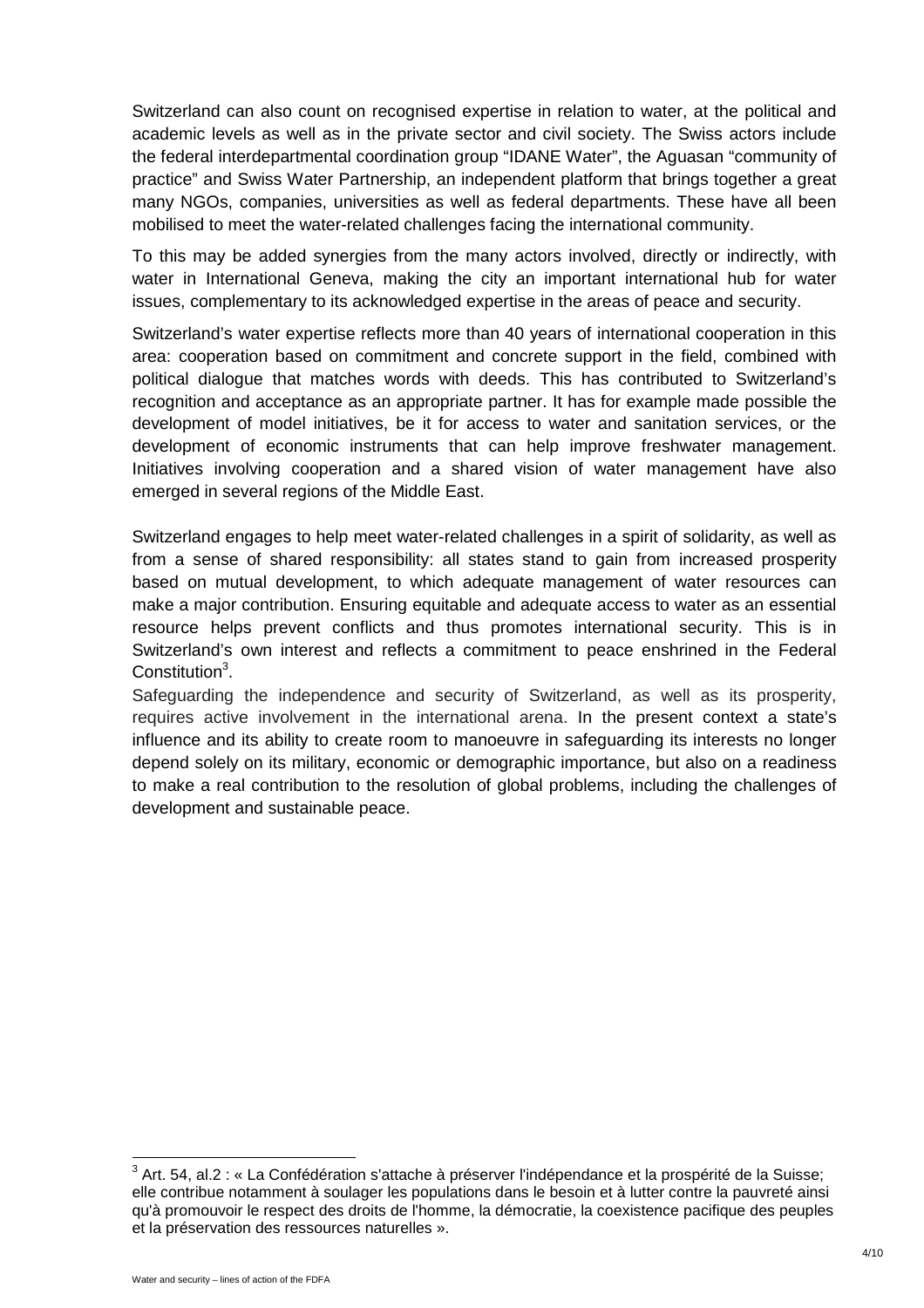## **3. THE SWISS TOOLBOX**

With these lines of action, Switzerland underlines the importance it accords to water and the impact it can have on security.

Switzerland was one of the first countries to launch a global programme on water $4$  and has been concerned for many years with the question of water security, one of its dimensions being the interplay between "water and security". The Confederation meets the current challenges with the help of various instruments of foreign policy:

- Development cooperation by means of its programme of global initiatives on water
	- $\circ$  at the bilateral and regional levels with concrete projects and innovative initiatives to increase access to water and sanitation for disadvantaged populations, ensure integrated, shared and equitable management of water resources and more efficient utilisation of water by agriculture and industry
	- $\circ$  at the international level, through promotion and implementation of the right to water and sanitation, support for international conventions on water management and their implementation mechanisms, water diplomacy initiatives (Blue Peace), contributions to international development standards and innovative financing mechanisms
- Humanitarian aid:
	- $\circ$  emergency relief in times of crisis or armed conflict to meet the water needs of the affected populations, notably through financing by humanitarian organisations and the seconding of WASH experts
	- o prevention through the establishment of mechanisms designed to minimise the consequences of new disasters (flooding, etc.)
- Instruments of human security and for the promotion of international law
	- o mediation and the promotion of dialogue with regard to water-related conflicts, notably in the Middle East, in close collaboration with the "Blue Peace" aspect of the global water programme
	- $\circ$  promotion of the right to water and sanitation, notably in the framework of the Human Rights Council and its concrete efforts in relation to business and human rights
- Bilateral diplomatic relations with states: Switzerland systematically addresses such issues with countries facing major water and security related challenges

 $4$  These different instruments are employed in a coordinated manner so as to ensure the most consistent commitment possible and achieve maximum impact. Equally essential is good collaboration and coordination with others playing an active role, in Switzerland and at the international level.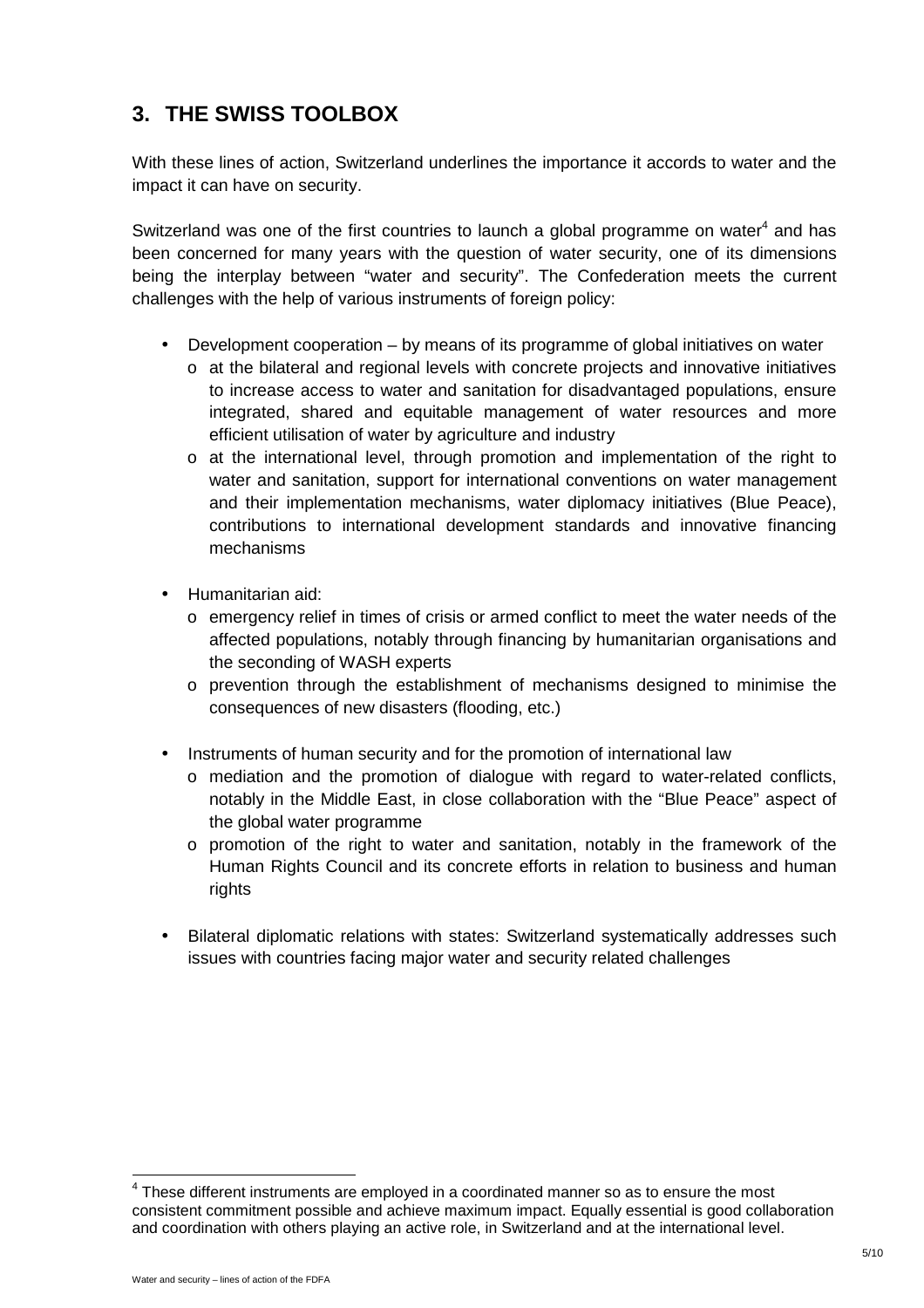# **4. SWITZERLAND'S EFFORTS**

Switzerland is active in two complementary areas:

#### **4.1. Commitment at the bilateral and regional levels**

Water-related tension can lead to open conflict unless dealt with appropriately. This can be within a single country or may involve several countries sharing the same catchment.

Switzerland is committed to ensuring access to water of acceptable quality

Switzerland supports and itself conducts a whole series of projects intended to ensure reliable and sustainable access to water of sufficient quantity and acceptable quality, to satisfy basic human needs, as well as the needs of ecosystems and the economy. The aim is to help other states, each having primary responsibility for ensuring access to drinking water to meet its obligations.

Switzerland's commitment focuses particularly on equitable access to drinking water and sanitation, and water for family farms (which account for 50% of food security worldwide), to ensure sustainable growth.

In this context Switzerland attaches special importance to integrated water resources management (IWRM) in large catchments, and promotes cooperation between water stakeholders, with the emphasis on social development and economic growth that is sustainable and equitable, based on the concept of sharing both the benefits and the problems.

One example is a project supported by Switzerland that is currently being implemented at the transboundary level in the Orontes river which passes through Lebanon, Syria and Turkey. The Orontes is one of the region's most important rivers for food security. An inventory of infrastructures and water resources is being developed by the Syrian partners of this initiative using a geographical information system. This will be followed by the preparation of recommendations for reconstruction and the reinstatement of an institutional framework for water management in this strategic catchment, looking forward to the post-conflict period in Syria.

#### Water diplomacy: Switzerland promotes cooperation in the area of water management

Competition for access to water is too often a cause of tension. And yet water can also be an element of cooperation in the regional dynamic – cooperation that contributes to social peace, access to other basic services (energy, agriculture, healthcare) and to enjoyment of the right to water, making a major contribution to growth.

According to a study carried out in 148 countries by the Strategic Foresight group there is a strong correlation between cooperation in relation to water and a low rate of conflict between countries: two countries that have engaged in active cooperation concerning water are less likely to go to war, even when there are other reasons $5$ .

On the basis of this observation Switzerland has developed initiatives that link technical expertise with political dialogue aimed at the resolution of water-related tensions and conflicts. Water diplomacy – or the "Blue Peace" initiative – deals in particular with the water

 $\overline{a}$ 

<sup>&</sup>lt;sup>5</sup> Strategic Foresight Group, Water Cooperation for a Secure World, Focus on the Middle East, 2013, pp.2-3.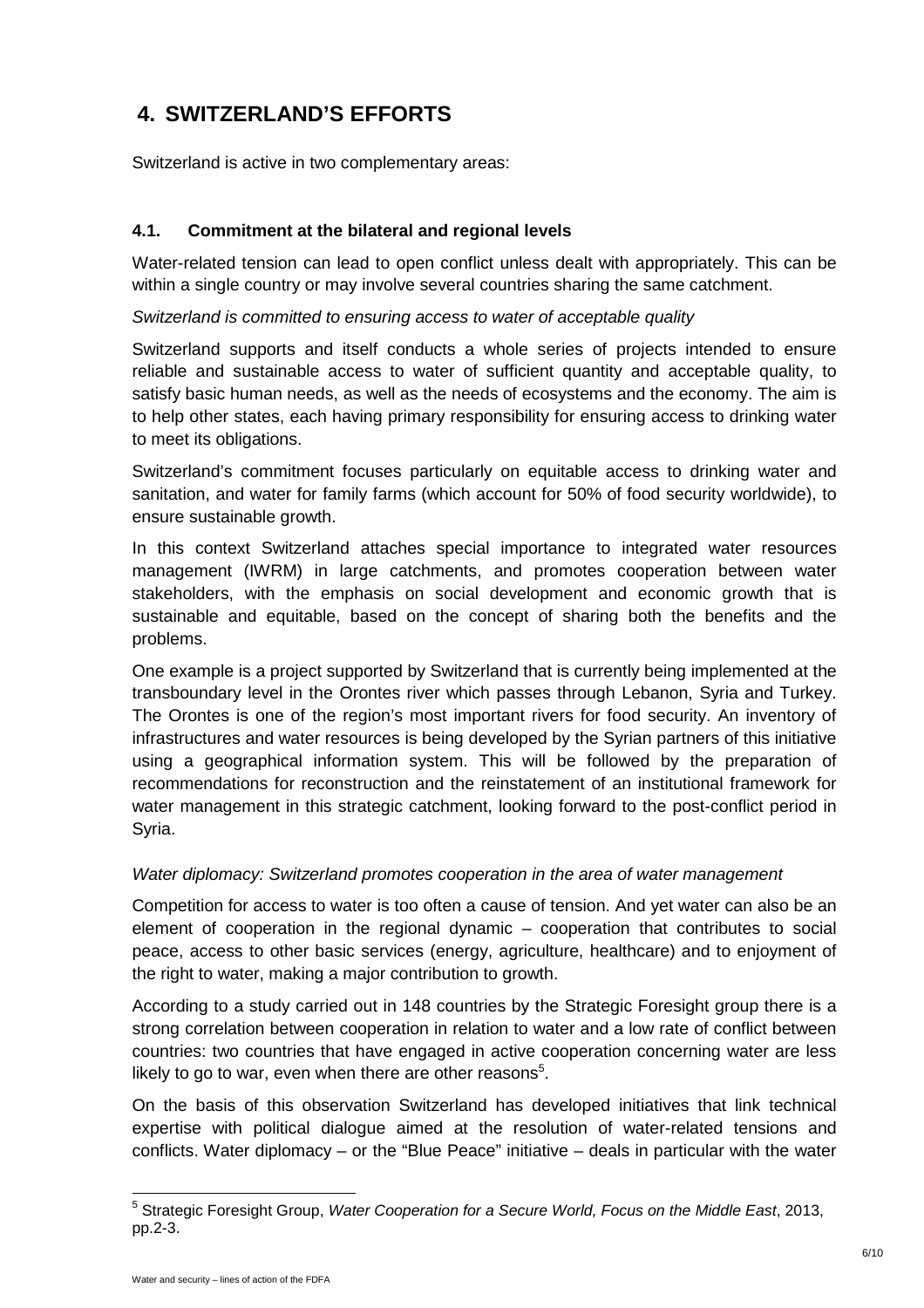and security dimension in key regions in which Switzerland has been able to position itself as a credible actor. This is the case in the Middle East and Central Asia.

Switzerland uses political dialogue with technical support in these regions to develop new methods and rules and promote consensual solutions regarding water and security. Peacebuilding and the sustainable management of water reserves are closely linked. The aim is to promote, in a complementary manner, dialogue between actors in the political, economic and water sectors to seek solutions conflicts related to water management. This dialogue is supported by concrete data from the implementation of technical projects, for example the exchange of hydrometeorological data.

In Central Asia integrated and sustainable management of water resources is a key to development, peace and security in the region. At the request of the region's five nations Switzerland launched a water diplomacy initiative and appointed a special envoy for water. Following consultations carried out by the special envoy in the spring of 2014, and a visit by Swiss President Didier Burkhalter, a conference was held in Basel at the end of November 2014. This conference made it possible to compile a list of recommendations concerning the sustainable transboundary management of water resources.

On this basis, and considering the interest shown in pursuing the initiative, the special envoy is continuing his consultations with the medium term objective of prompting the affected countries to work together to establish joint water resource management programmes.

#### **4.2. Commitment at the multilateral level**

Switzerland was and is actively involved in promoting a specific objective to guarantee access for all to water and sanitation and to ensure sustainable management of water resources which is included in the 2030 sustainable development agenda $6$ .

These efforts have enabled it to effectively influence the negotiations and to ensure water is a top priority on the global agenda.

Switzerland defends the position that the new agenda offers the occasion for a political examination of water. It considers that the 2030 sustainable development agenda is a global agenda and that the monitoring and review mechanisms should consequently also be global. This shall ensure the linkage of water-related objectives.

#### Switzerland promotes the development of "best practices" and new international standards

For years Switzerland has actively advocated the strengthening of the Global Water Agenda and its implementation instruments. It supports monitoring and analysis at the global level of progress in the availability of water and sanitation, and the relevant financing for example. Switzerland is also involved in the global task force whose role is to pass on the results of monitoring to the highest decision making level – ministers of water and finance – to speed up access for the poor.

Switzerland participates in model initiatives such as the broad consortium of NGOs focusing on the poorest nations, as well as a model for the mobilisation of local financing and the

<sup>&</sup>lt;sup>6</sup> https://sustainabledevelopment.un.org/focussdgs.html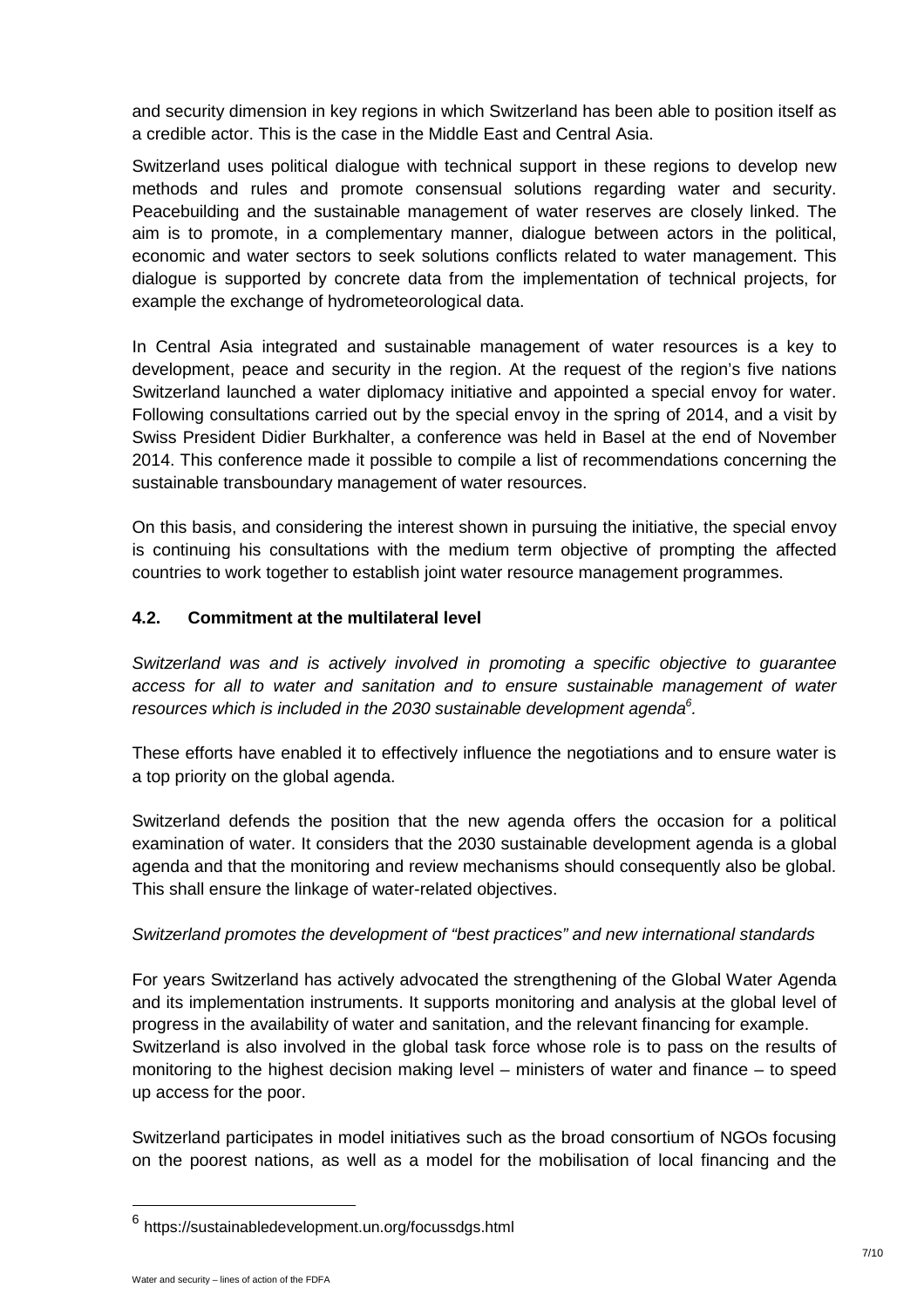transfer of know-how to ensure access to water and sanitation services for the poor in emerging economies.

Switzerland is in the front ranks when it comes to the development of  $7$ norms and innovative global mechanisms through projects in the field, such as the "water footprint"<sup>7</sup> and payments for "ecosystem" services in water catchments.

Switzerland promotes a human rights based approach to questions concerning water and sanitation<sup>8</sup>.

Switzerland is committed to promoting, respecting, protecting and implementing human rights, including those concerning water. In this context Switzerland is actively involved in the promotion of an approach to water-related questions that focuses on the individual and his or her rights.

Switzerland supports strengthening the right to water through its participation in negotiations for relevant resolutions in the Human Rights Council and the UN General Assembly. Furthermore, Switzerland actively supported the creation of the post of UN Special Rapporteur on the human right to safe drinking water and sanitation, supports strengthening of the relevant mandate, and continues to provide financial support.

A human rights based approach to water and sanitation related questions makes it possible to integrate the principles of equality, participation, non-discrimination and responsibility and to guarantee the implementation of access to water and sanitation for all. The human rights based approach also defines standards relating to acceptable quality, availability, affordability, sufficient quantity, and access to water. Although anchored in international human rights law, in fact they are not respected in many countries. All states are expected to meet their obligation to respect, protect and implement such rights. Switzerland promotes better inclusion of all relevant actors, including the private sector.

Furthermore, a human rights based approach to water and sanitation related questions makes it possible to promote dialogue and participative processes capable of bringing together all stakeholders for discussion of the legal obligations contained in the human rights conventions. It also makes it possible to address water-related human rights topics, such as for example food production (right to adequate food), environmental health (right to health), the utilisation of water for economic purposes and in this context the responsibilities of the companies concerned.

Switzerland is committed to the issue of water and security within the regional organisations and in particular the OSCE.

Since 2013 Switzerland has been strongly committed to ensuring that water is recognised as a key element for security and stability in the OSCE region. During its chairmanship of the OSCE in 2014 Switzerland put water and security on the agenda for several events, for

 $7$  The water footprint is defined as the total volume of rainwater, surface water and groundwater required for the creation of goods and services for the use of the population, together with the wastewater released into nature following their production.

<sup>&</sup>lt;sup>8</sup> Water is also protected by the provisions of international humanitarian law concerning the protection of the environment in general as well as more general provisions regarding the protection of civilians and humanitarian access.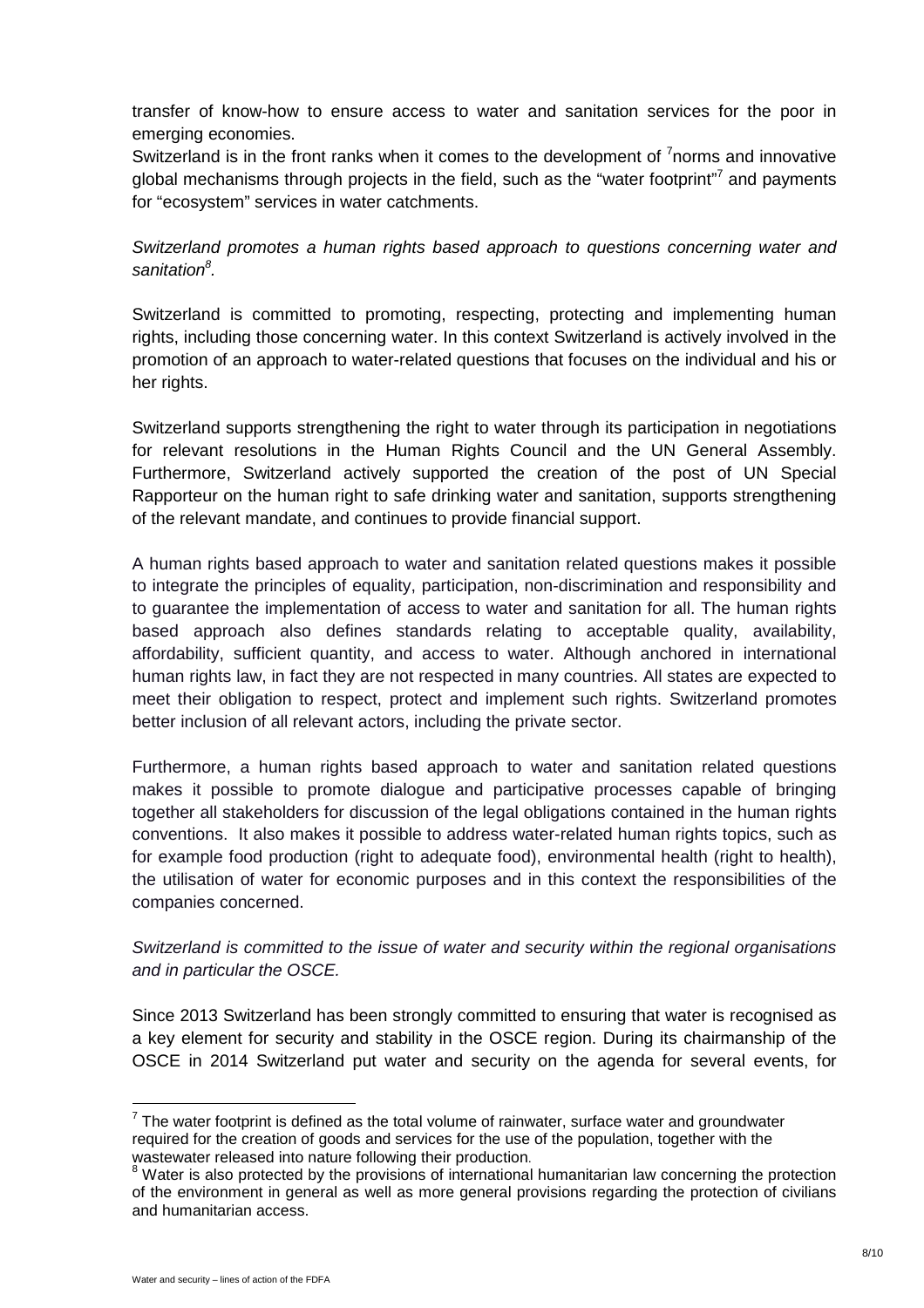example the "Security Days" organised with various international partners on the subject of water diplomacy.

Switzerland thus prepared the ground for the Serbian OSCE chairmanship, which succeeded in setting water governance as a priority on a level with economic and environmental affairs. Thus, with the agreement of 57 participating States, the OSCE Economic and Environmental Forum cycle was entirely devoted to water governance in 2015. This Forum should make it possible for water-related issues to be included in the OSCE agenda in a positive and sustainable way.

Switzerland remains committed to promoting recognition by the OSCE participating States of water-related cooperation as an opportunity and a source of peace and security.

Global water and peace initiative: Switzerland is helping to strengthen the global architecture in relation to water and security

With the benefit of its innovative abilities and long-standing expertise Switzerland has used its regional involvement in the area of water diplomacy as a springboard for the development of a global water and peace initiative in Geneva.

The aim of this initiative, launched in conjunction with other States, is to create an independent platform to deal with water, security and peace related questions in a global manner.

This platform will take advantage of the competencies in relation to international cooperation and dialogue present in Geneva. These competencies are seen as fundamental for the resolution of water-related challenges at the national as well as the regional level.

With 173 permanent missions, 33 international organisations, 400 NGOs as well as a leading academic sector, International Geneva's pool of expertise allows promoting synergies and internationalise the innovative "Blue Peace" approach.

This platform has a two-level structure – technical and political:

- 1) The "Geneva Water Pole" is a pole of reflection, expertise and influence on the issue of water, peace and security. It provides networking, training, research and a think tank, acting both as the "motor" of the platform and the guarantor of its functioning in synergy with existing structures. It consists notably of a technical component intended to improve the reliability of hydrological data at the global level and its free exchange.
- 2) A high-level panel on water and peace will be launched in Geneva in 2015. It will include individuals of international standing whose task will be to make recommendations for strengthening the global framework for the prevention and resolution of water-related conflicts, promoting the use of water as an instrument of cooperation and peace, placing water-related issues at the centre of government policies all over the world.